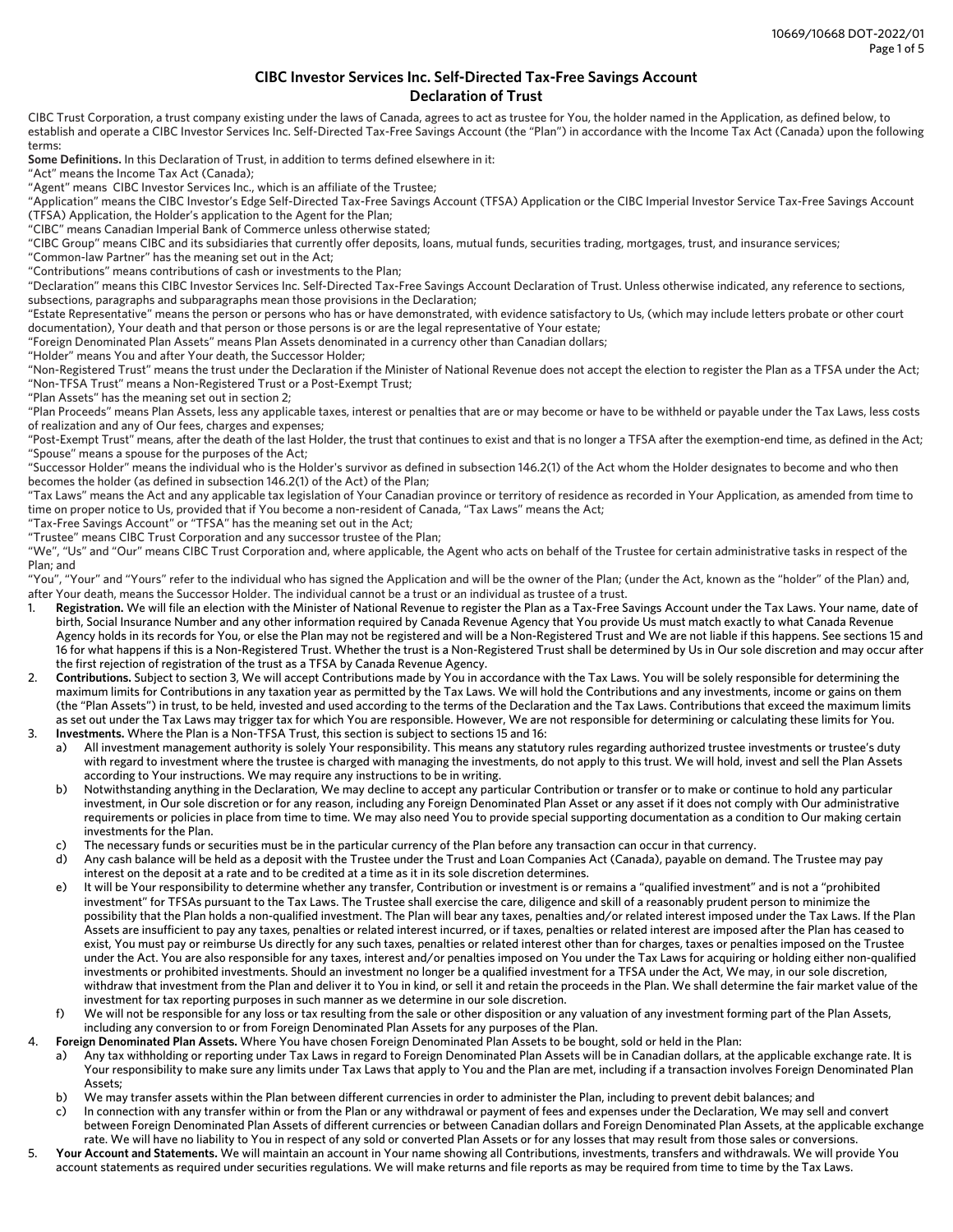- 6. **Management and Ownership.** We may hold any investment in Our own name, in the name of Our nominee or Agent, in bearer form or in another name or form, or with any custodian, clearing corporation or depository as We may determine. We may generally exercise the power of an owner with respect to the Plan Assets, including the right to vote or give proxies to vote, however, We may decline to act or as a condition to acting may require You to sign documents related to subscriptions, voting, proxies or other corporate actions, as We in Our sole discretion determine and We will have no liability for acting or declining to act. We may sell assets to pay any assessments, taxes or charges in connection with Your or the Plan's liability. In exercising Our rights and carrying out Our responsibilities, We may employ agents and advisors, including legal counsel, and may act or not act on the advice or information of any agent or advisor.
- Withdrawals and Excess Contributions. You may, by written instructions or by other manner of communication acceptable to Us, request that We pay You all or any part of the Plan Assets. Where permitted by the Act, You may direct Us in writing to distribute from the Plan an amount to reduce the tax that would otherwise be payable under Part XI.01 of the Act and We must comply with that direction. We are not responsible for determining the amount to be distributed from the Plan.
- 8. **Transfers (on Relationship Breakdown or Otherwise).** Subject to any reasonable requirements We impose, You may direct Us in writing to transfer all or any part of the Plan Proceeds to another TFSA under which:
	- a) You are the holder of the TSFA as defined in the Act; or
	- b) Your Spouse, former Spouse, Common-law Partner or former Common-law Partner, from whom You are living separate and apart, is the holder of the TFSA as defined in the Act and the transfer is made under a decree, order or judgment of a competent tribunal, or under a written separation agreement, relating to a division of property in settlement of rights arising out of, or on the breakdown of, Your marriage or common-law partnership. Both You and Your Spouse/ Common-Law Partner or former Spouse/Common-Law Partner must be alive at the time of the transfer for Us to complete it.

These transfers must constitute a qualifying transfer as defined under the Act and will take effect in accordance with the Tax Laws and any other applicable law and within a reasonable time after any required forms have been completed. Subject to section 9, You may request in writing which Plan Assets You wish Us to transfer in kind or sell.

- 9. **Payments, Transfers and Asset Liquidation Generally.** The following applies to any withdrawals, transfers or any other payments required under the Declaration including fees and expenses under section 21, all referred to in this section as "Payment" or "Payments", and any other time assets are liquidated:
	- a) It is solely Your responsibility to ensure that there is sufficient cash in the Plan to make Payments. We are not required to make any Payment in kind. b) In order to make any Payment, to the extent We deem appropriate, We may, without notice to You, sell all or convert part of any of the Plan Assets at the price or prices as We, in Our sole discretion, may determine, and We will deduct any applicable fees and expenses. We will have no liability to You in respect of any sold
	- or converted Plan Assets or for any losses that may result from those sales or conversions. c) A Payment or asset liquidation will only take effect in accordance with the Tax Laws and any other applicable law. No withdrawal or transfer will be made until all
	- liabilities (including for all fees, charges and taxes) have been paid or provided for.
	- d) In connection with any Payment or asset liquidation, We may, without notice to You, sell and convert between Foreign Denominated Plan Assets of different currencies or between Canadian dollars and Foreign Denominated Plan Assets, at the applicable exchange rate. We will have no liability to You in respect of any sold or converted Plan Assets or for any losses that may result from those sales or conversions.
	- e) Any exchange required between Canadian and foreign currency will be carried out by CIBC or a member or associate of the CIBC Group (any of which is referred to in this paragraph as "CIBC"). In performing any actual currency conversion in or for the Plan, CIBC will act as principal in buying and selling currency from and to You and CIBC will earn spread-based revenue determined by the difference between the rates at which CIBC buys and sells the currency, the rates determined by CIBC in its sole discretion at the time of the buy and sell without having to obtain rates that limit the spread-based revenue. The spread-based revenue will be in addition to any commission, fee or revenue otherwise payable by You to CIBC on the transaction giving rise to the conversion of currency or otherwise payable to the Trustee of the Plan. The spread-based revenue will be in addition to any commission, fee or revenue otherwise payable by You on the payment out or on the account or otherwise payable to the Trustee or Agent.
	- f) We will be discharged from all further duties and liabilities in respect of any Payment of Plan Assets.
	- g) We are not required to make a Payment from the Plan at any time if We determine that We may suffer legal and/or reputational risk, or that We may be in violation of any law, rule, regulation, agreement or internal policy applicable to us. Without limiting the generality of the previous statement, this includes the Special Economic Measures Act (Canada), or any other regulatory sanctions.
- 10. **Payment on Death.** On Your death, We will pay the Plan Proceeds to the Estate Representative and not in accordance with any designation of successor holder or other beneficiary unless the designation of successor holder or other beneficiary is effective in Your jurisdiction as of the date of Your death, such that a TFSA or proceeds of a TFSA can pass outside of Your estate. Sections 11 through 14 are subject to this provision.
- 11. **Designation of Successor Holder or Other Beneficiary.** The following applies with respect to designation of a successor holder or other beneficiary on Your Death and is subject to section 9:
	- a) A successor holder or other beneficiary may be designated in accordance with this paragraph with respect to entitlement to the Plan or the Plan Proceeds after Your death:
		- i) Spouse/Common-Law Partner Successor Holder: You may designate Your surviving Spouse/Common-Law Partner as the successor holder of the Plan after Your death, however, if the Plan becomes a Post-Exempt Trust, a designated successor holder cannot become a successor holder, but can only receive the Plan Proceeds as beneficiary.
		- ii) Beneficiary of Lump Sum: Alternatively, You can designate one or more persons ("Beneficiary" or "Beneficiaries") to receive the Plan Proceeds in a lump sum payment.
	- b) You understand that if You designated Your Spouse or Common-law Partner as the Successor Holder and You designated one or more Beneficiaries under paragraph 11 (a) (ii) above, that beneficiary designation will only be effective if Your Spouse or Common-law Partner predeceases You, disclaims or is not Your Spouse or Common-law Partner on the date of Your death.
	- c) A designation may be made, changed or revoked by Will or by a written instrument in a form acceptable to Us which adequately identifies the Plan and is signed by and dated by You, as applicable, referred to as an "Instrument".
	- d) If an Instrument specifically designates a Spouse/Common-Law Partner as successor holder and also designates a beneficiary other than a successor holder, the designation of successor holder will govern unless the Instrument explicitly provides otherwise.
	- e) By designating a beneficiary or not making a designation, You are deciding how the Plan Proceeds are dealt with on Your death. This should be done as part of Your estate planning, with appropriate legal and tax advice. If You designate a charity as a beneficiary, it must be incorporated. If You designate an entity that is not an individual or a corporation as Your beneficiary, that part of Your designation will be considered invalid and treated as not having been made by You.
	- f) It is not the Trustee's or Agent's responsibility, but is Your own responsibility, to make sure any successor holder or other beneficiary designation or other testamentary disposition reflects Your intentions from time to time, including if there is any change in Your status as a Spouse/Common-law Partner or the death or birth of any person You intend to designate as a successor holder or other beneficiary. It is Your responsibility to inform any Beneficiary, or TFSA Benefit Trustee or Minor Trustee, both, as defined below, designated successor holder or any person whom you may wish to appoint as Your estate representative of the terms of any designation or other testamentary disposition regarding the Plan. It is that person's responsibility to contact Us and provide Us with required information and documentation in order to access the Plan or Plan Proceeds; We are under no obligation to seek out that person during your lifetime or, after Your death. This includes informing any person you may have designated as successor holder, that the right to become a successor holder is no longer available if the Plan is a Post-Exempt Trust, as provided in subsection 15(b). While We may choose to access the court after we have notice of Your death as set out in section 17, We are under no obligation to do that.
- 12. **Death of Holder.** The following applies on Your Death and is subject to section 10:
	- a) No transfers or Contributions are allowed into the Plan after Your death.
	- b) We will pay the Plan Proceeds in accordance with the latest dated Instrument We have notice of in Our records upon receiving satisfactory evidence of Your death and any other documents that We may require.
	- c) We may delay payment or the disposition of Plan Assets and distribution of Plan Proceeds for any period We may determine in Our absolute discretion if We believe that a delay is required or advisable to determine the proper recipient of the Plan Proceeds or under any applicable law. We will not be liable for any loss caused by a delay.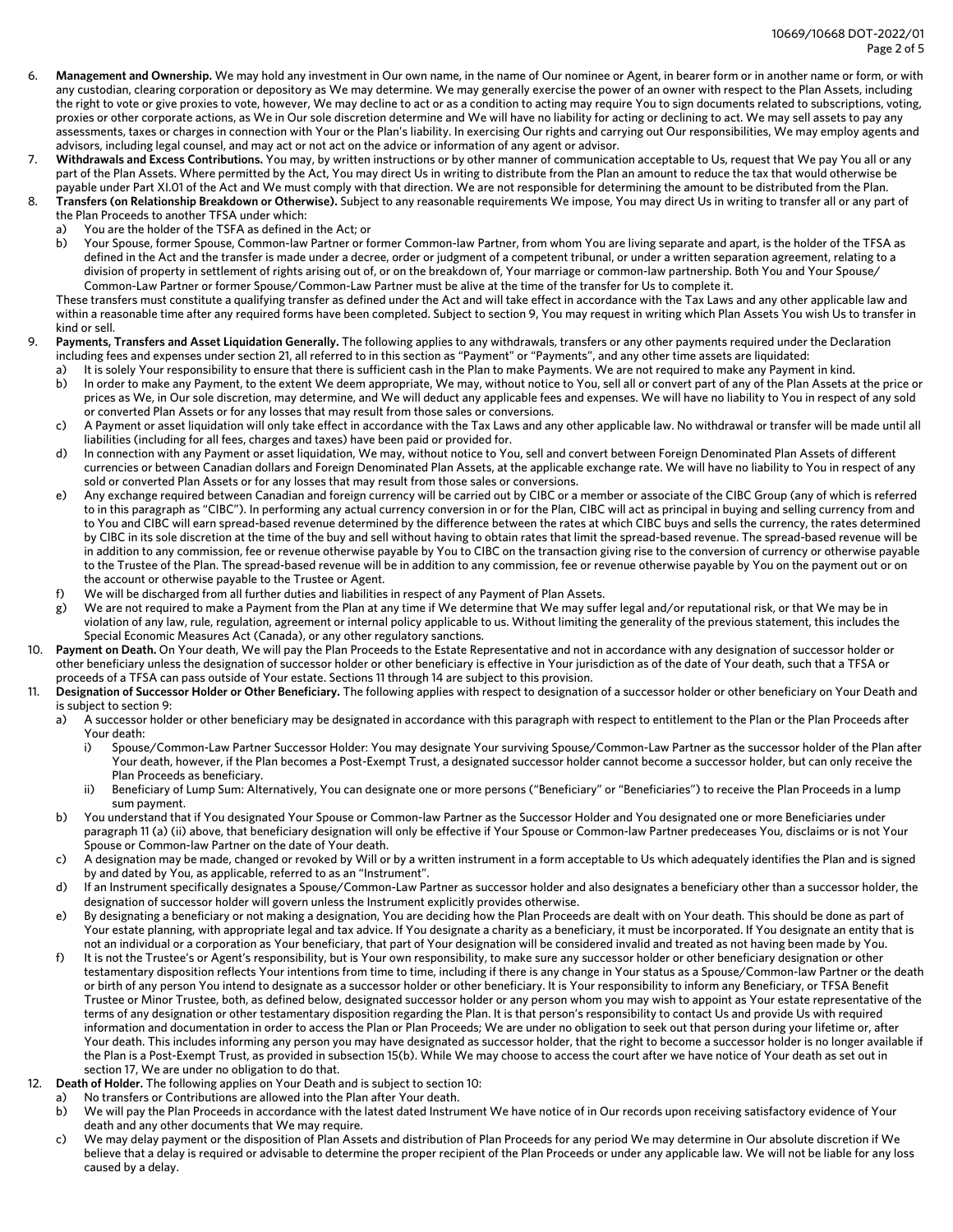- d) If We receive more than one Instrument or evidence of it, satisfactory to Us in Our sole discretion, We are entitled to pay the Plan Proceeds in accordance with the Instrument having the most recent execution date.
- e) A designated successor holder or other Beneficiary who disclaims or at law is treated as having disclaimed the interest in the Plan arising on Your death will be deemed to have predeceased You.
- f) If You elected (designated) Your Spouse/Common-law Partner as the successor holder, this election will only be effective if Your Spouse/or Common-law Partner:
	- i) has not predeceased You; and
	- ii) has not disclaimed or released the right to become the successor holder; and
	- iii) was Your Spouse/Common-law Partner on the date of Your death.
- g) If the Plan has become a Post-Exempt Trust the election in paragraph f) i) above will be deemed to be a beneficiary designation to Your Spouse/Common-law Partner of all of the Plan Proceeds and not a successor holder election.
- h) Unless otherwise provided in the Instrument:
	- i) if there is no effective designation of successor holder, if more than one Beneficiary is designated on the Instrument:
		- 1. the Plan Proceeds will be divided among those of the Beneficiaries who survive You, in the percentage share specified by You (if the percentage was unclear or not specified, the Plan Proceeds will be divided equally);
		- 2. should any Beneficiary predecease You, the percentage share of the deceased Beneficiary will be divided equally among the Beneficiaries who survive You; and
		- 3. if only one of the Beneficiaries survives You, that Beneficiary will receive the entire Plan Proceeds;
	- ii) if there is no effective successor holder designation and if no Beneficiary is designated or all designated Beneficiaries die before You, the Plan Proceeds will be paid to the Estate Representative.
- i) We will continue to hold the Plan Assets invested until We receive an instruction from the person or, if there is more than one entitled person, instruction from all persons entitled to the Plan Assets to dispose of the Plan Assets subject to proof, to Our satisfaction, of that person's or those persons' entitlement and subject to the following:
	- i) if the entitled person is the designated successor holder, subject to that person completing the necessary documents and procedures, We will change the name on the Plan to the name of that person;
	- ii) if the entitled person is the Estate Representative, on the Estate Representative's direction to pay the Plan Proceeds, We will pay the Plan Proceeds as directed;
	- iii) if the entitled person is a sole Beneficiary, on the sole Beneficiary's direction to pay the Plan Proceeds, We will pay the Plan Proceeds as directed;
	- iv) if the persons entitled are multiple Beneficiaries, upon the direction of all Beneficiaries to pay the Plan Proceeds, We will pay the Plan Proceeds as directed; however, if we have not received direction from each Beneficiary as to how to pay the Plan Proceeds to which that Beneficiary is entitled, or there are, in Our view conflicting directions We cannot reconcile, We will convert the Plan Assets to Canadian cash and pay the proportional entitlement of the Plan Proceeds as directed by each Beneficiary who has given Us a satisfactory direction and hold the remaining balance in cash. We shall have no liability for converting to or holding as Canadian cash under this section, including any losses, expenses or taxes any Beneficiary or any other person incurs as a consequence of that conversion. For each Beneficiary from whom we have not obtained directions, We will be entitled to exercise Our discretion to pay the share of that Beneficiary into court in accordance with section 17.
- j) We will only change the name of the Plan into the name of the designated successor holder or make payments from the Plan to the designated successor holder or pay the Plan Proceeds to the Beneficiary or Beneficiaries or the Estate Representative, as applicable, if We receive satisfactory evidence of death and any other documents or information We may require. Without limitation this means We may require:
	- i) letters probate or similar documents in order to establish that You did not subsequently revoke or amend the designation of successor holder or Beneficiary in those documents;
	- ii) certain information from the designated successor holder and proof satisfactory to Us that the designated successor holder was Your Spouse/Common-law Partner at the time of Your death, among other things, in order for the designation of successor holder to be effective; and
	- iii) certain identification and other information from or about anyone before taking over as successor holder or receiving Plan Proceeds.
- k) All amounts referred to in section 21 will be deducted before any distribution is made. We will be fully discharged once We make any transfers or payments, including if the payment is made to a Minor's Trustee or TFSA Benefit Trustee, both as defined below, or change the name of the Plan into name of the designated successor holder, as applicable, and even though any beneficiary designation made by You may be invalid as a testamentary instrument.
- 13. **Minor Designated as Beneficiary.** Subject to section 10: If You designate a trustee for a minor, absent any other specific terms in the Instrument regarding holding, investing, distributing and succession of trustee, You are directing Us to pay the minor's share of the Plan Proceeds (the "Minor's Share") to the person or persons You are naming on the Instrument as the trustee for the minor (the "Minor's Trustee"), until the minor reaches the age of majority at which time the Minor's Trustee is to pay the Minor's Share to the minor. However, if you designate a Minor's Trustee, should the Minor's Trustee not survive You or should they be unwilling or unable to receive the Minor's Share in trust, You direct Us to pay the Minor's Share to the parent(s) or guardian(s) of the property of the minor if permitted by the applicable provincial legislation or if not permitted, to the applicable provincial official or into court as the case may be. You understand that:
	- a) payment of the Plan Proceeds to the Minor's Trustee constitutes a sufficient discharge to Us and We have no duty or responsibility to see to the application of the Plan Proceeds in accordance with any trust provisions in the Instrument or otherwise at law;
	- b) as a consequence of this designation, the minor will be entitled to claim and use the Minor's Share once he or she becomes an adult;
	- c) it is Our recommendation and that of the Agent, that if You wish to designate a minor, You do not use a designation form but instead, that You set up a trust for the minor under Your Will or a formal beneficiary designation trust. You also understand that a properly drafted Will or trust would provide detailed instructions to the trustee(s) under the Will or trust, including with regards to permitted investments and the trustee's powers (for example, if needed, to advance funds to the minor before he or she becomes an adult). Without these instructions, the Minor's Trustee may be restricted in the types of investments that may be made and will be governed by trust legislation, which may be inflexible;
	- d) We recommend that You obtain independent legal advice in respect of the effects of designating a minor or a Minor's Trustee; and
	- e) You indemnify, save harmless, release and discharge Us and the Agent for and from any claims, expenses and/or losses that may arise or be incurred as a result of You designating the Minor's Trustee.
- 14. **TFSA Benefit Trustee.** Subject to section 10: If You designate trustee(s) as or for the Beneficiary of the Plan, You are directing Us to pay the Plan Proceeds to the trustee(s) ("TFSA Benefit Trustee") to hold and distribute in accordance with the governing trust provisions contained in the Instrument. You understand that:
	- a) payment of the Plan Proceeds to the TFSA Benefit Trustee constitutes a sufficient discharge to Us and We have no duty or responsibility to see to the application of the Plan Proceeds in accordance with any trust provisions in the Instrument or otherwise at law;
	- b) We recommend that You obtain independent legal advice in respect of the validity and effect of designating the TFSA Benefit Trustee as or for the Beneficiary; and
	- c) You indemnify and save harmless, release and discharge Us and the Agent for and from, any claims, expenses and/or losses which may arise or be incurred as a result of You designating the TFSA Benefit Trustee.
- 15. **Non-TFSA Trust.** If the trust under this Declaration is a Non-TFSA Trust, the following apply:
	- a) All references in the Declaration and the Application to "Plan", shall mean "Non-Registered Trust" or "Post-Exempt Trust", as applicable, and:
		- i) for a Non-Registered Trust, any reference to the trust being or having the attributes as a TFSA is to be disregarded including the provisions regarding designation of a successor holder or other beneficiary;
			- ii) for a Post-Exempt Trust, any reference to the trust being or having the attributes as a TFSA is to be disregarded other than that the beneficiary designation provisions will continue to apply subject to subsection 15(b); and
		- to the extent necessary, the term "Plan" shall be read as "trust".
	- b) If the Plan is a Post-Exempt Trust, a designated successor holder cannot become a successor holder, but an election (designation) of a successor holder will be deemed to be a designation to a Beneficiary to receive all of the Plan Proceeds, subject to section 9.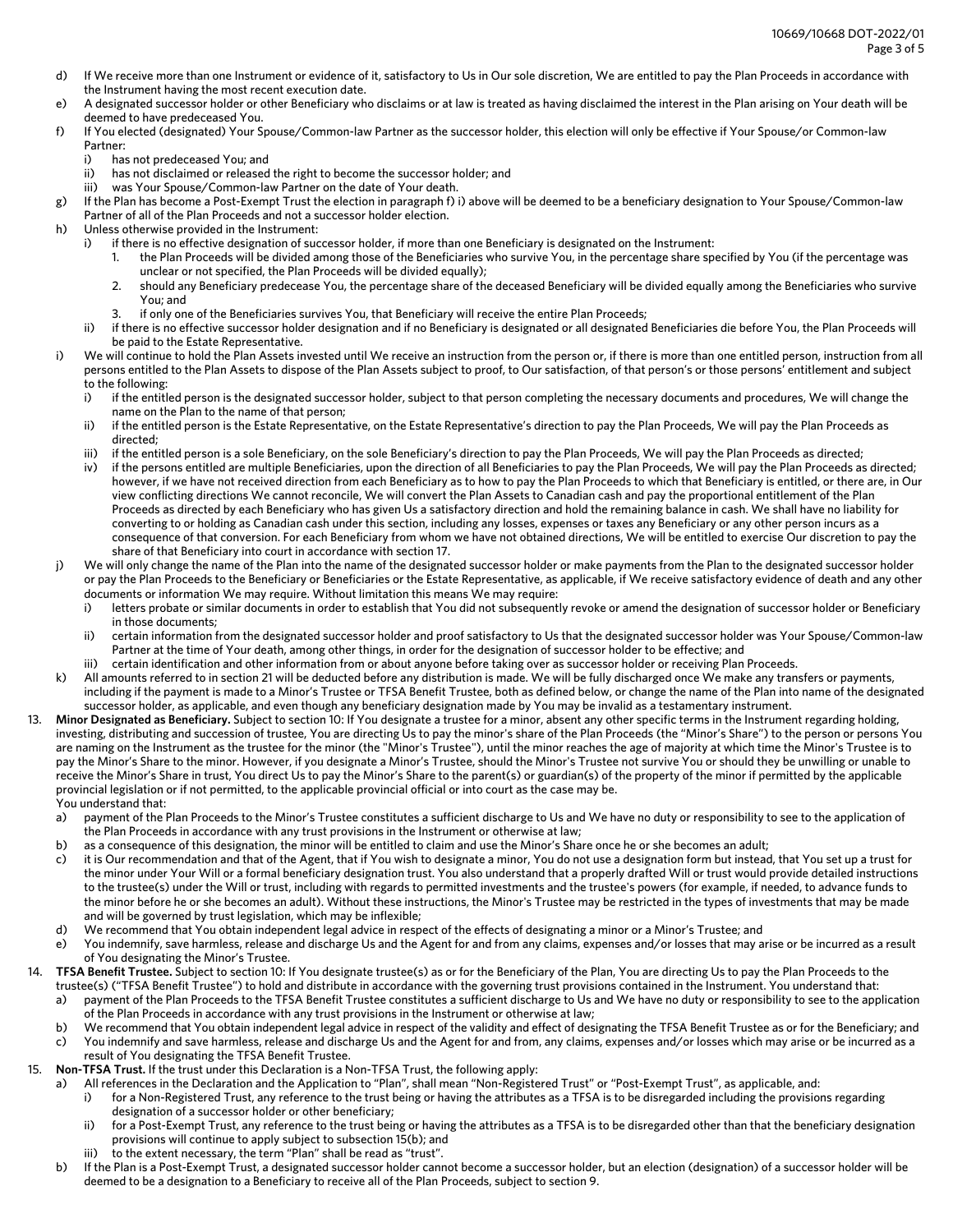- c) The Trustee shall make the necessary filings and payment of tax as required from time to time under the Act and shall be entitled to charge the costs of doing so as well as a Non-TFSA Trust administration fee as expenses under section 21.
- d) Notwithstanding section 3, upon determining this is or is about to become a Non-TFSA Trust, as soon as administratively possible, the Agent will convert the Plan Assets to cash, which will be Canadian dollars regardless of the currency the investments were in previously, and the Trustee will hold them in cash or in a Canadian dollar money market fund offered by a member of the CIBC Group, as chosen by the Agent from time to time.
- e) For Post-Exempt Trusts, We may, in our sole discretion, determine to open a different account for this inter vivos trust with the Agent on terms We determine are reasonable and transfer the assets from the original Plan account with the Agent into the new account. Any cash in the different account for a Post-Exempt Trust will not be held as a deposit. We may invest the cash and pay interest on it at a rate, or no rate as We determine, and to be credited at a time as We in Our sole discretion determine, regardless of how much of a return We make on the investment. We may keep the spread between the return We make from the investment and the amount of interest, if any, We pay on the cash. The terms of the Declaration as they apply to Post-Exempt Trusts will continue to apply to the different account.

## 16. **Terminating the Plan.**

- a) You may terminate the Plan by giving Us written notice.
- b) We may terminate the Plan at any time without notice, including if Your account with the Agent is terminated or closed as provided in any account agreement with the Agent.
- c) If We determine that:
	- i) the Plan contains a zero balance or a small amount and has remained at a zero balance or below that small amount level for a period of time, that small amount and period as determined by Us in Our sole discretion;
	- ii) the Plan is a Non-Registered Trust; or
	- iii) You have terminated the Plan or the Agent has terminated your account with the Agent, but You have not directed a withdrawal or transfer of all of the Plan Proceeds.

We may liquidate any investments and convert any Foreign Denominated Plan Assets to Canadian cash, if denominated in foreign currency. We may close the Plan and at Our option and in Our sole discretion, either mail a cheque payable to You for the Plan Proceeds to You at the address on record for You as provided for in subsection 25(b), or deposit the Plan Proceeds to an account in Your name alone at a member of the CIBC Group.

- d) We shall have no liability for closing the Plan and applying the Plan Proceeds under this section, including any losses, expenses or taxes You or any other person incurs as a consequence of the payment.
- e) Any termination will not affect the liabilities or obligations under the Declaration incurred prior to the termination and provisions regarding liability, limitation of liability and indemnity will survive termination of the Plan.
- 17. **Access to the Court.** If there is a dispute or conflict about:
	- a) not making any payment or transfer from the Plan as set out in subparagraph 9(g);
	- b) who is legally authorized to instruct on or entitled to the Plan and direct payment of Plan Proceeds during Your life or to apply for and accept payment of Plan Proceeds on Your death; or
	- c) in Our view, a failure of persons entitled on Your death to properly instruct Us regarding payment of Plan Proceeds.

We are entitled to either apply to the courts for directions or pay the Plan Proceeds or portion of Plan Proceeds into court, which payment shall be in Canadian dollars, and be discharged on that payment, and, in any such case, fully recover any legal costs We incur in this regard in accordance with section 21. This is in addition to any right at law of a trustee to pay trust assets into court.

- 18. **Proof of Age.** Your statement of Your date of birth in Your Application will be deemed to be a certification of Your age and Your undertaking to provide any further evidence or proof of age that may be required for the purpose of determining Your eligibility to establish the Plan. The Plan will not be considered a TFSA unless You are at least 18 years of age when You entered into the Plan.
- 19. **Delegation by Trustee.** You authorize Us to delegate to the Agent and any others, the performance of administrative, custodial and any other duties relating to the Plan, as We may determine appropriate from time to time. We will, however, bear ultimate responsibility for the administration of the Plan in accordance with the Declaration and the Tax Laws.

You acknowledge that We may pay the Agent all or any portion of Our fees and reimburse the Agent for its out-of-pocket expenses in performing its delegated duties. You also acknowledge that the Agent will earn normal brokerage commissions on investment transactions processed by Us or the Agent. You agree that the Agent or its affiliates may act as principal or market maker on the other side of a transaction or as part of larger transactions for the Plan, including options, fixed income and currency conversion transactions, and You agree to pay the Agent the applicable commissions on these transactions.

You acknowledge and agree that all protections, limitations of liability and indemnifications given to Us under the Declaration are also given to and are for the benefit of the Agent.

- 20. **Delegation by You.** You may, by way of a duly executed power of attorney, in a form acceptable to Us, appoint an agent to give investment instructions, or otherwise deal with the Plan as Your agent, however We reserve the right to require proof satisfactory to Us, including requiring court documentation to that effect of the agent's authority, including with respect to any specific transaction, and also to refuse to deal with Your agent. You release Us from any claim or liability when acting upon the instructions of Your agent. Unless Your power of attorney specifically states otherwise, Your agent appointed under the power of attorney may provide Us and the Agent with information necessary for the "Know Your Client" regime under securities regulation and We may rely on that information.
- 21. **Fees and Expenses.** We are entitled to receive and may charge against the Plan reasonable fees and other charges specifically referred to in the Declaration and any other published fees and charges that We establish from time to time in conjunction with the Agent. We will give You notice of a change in the amount of any published fees as required by securities regulation. We are also entitled to reimbursement for all taxes, penalties and interest, legal fees and for all other costs and outof-pocket expenses incurred by Us or the Agent in connection with the Plan other than for charges, taxes or penalties imposed on the Trustee under the Tax Act. Without limiting the generality of the previous statement, We are specifically entitled to recover any legal fees and expenses incurred by Us or the Agent in connection with any dispute, conflict or uncertainty arising:
	- a) as a result of not making any Payment from the Plan as set out in subparagraph 9(g);
	- b) during Your lifetime, regarding who is legally authorized to instruct on the Plan or direct payment of Plan Proceeds;
	- c) as a result of any beneficiary designation or other testamentary disposition made by You either on the Plan or otherwise;
	- d) out of a third-party demand made upon the Plan; or
	- e) Your or any other person's interest or alleged interest in the Plan, including any issues involving marriage or common-law partnership breakdown.
	- Unless otherwise permitted by Us, fees, expenses, and reimbursements will be charged in Canadian dollars only.
- 22. Our Liability. We are entitled to act upon any instrument, certificate, notice or other writing believed by Us to be genuine and properly signed or presented. When the Plan is terminated and all of the Plan Proceeds are paid out, We will be released and discharged from any further responsibility or obligation in connection with the Plan. Other than for charges, taxes or penalties imposed on the Trustee under the Act, We will not be liable for or in respect of any tax, penalty, interest, loss or damages suffered or incurred by the Plan, You or any other person in connection with the Plan, as a result of:
	- a) the acquisition, holding or transfer of any investment, or as a result of payments out of the Plan, made in accordance with instructions given to Us, or pursuant to any direction by You to terminate the Plan;
	- b) as a result of Us acting or declining to act in accordance with instructions given to Us; or
	- c) otherwise in accordance with the terms of the Declaration,

unless caused by Our gross negligence, bad faith or wilful misconduct, or in Quebec, unless caused by Our intentional or gross fault. Without limiting the generality of that statement, You will have no claim whatsoever against Us in relation to any losses, diminution, damages, charges, costs, taxes, assessments, levies, interest, demands, fines, claims, penalties, fees or expenses incurred directly or indirectly with respect to the administration or trusteeship of the Plan or the Plan Assets ("Liabilities"), except Liabilities directly caused by Our gross negligence, bad faith or wilful misconduct, or in Quebec, unless caused by Our intentional or gross fault. You specifically acknowledge that We will not be responsible for Liabilities caused by any action or inaction of the Trustee or the Agent in each one's personal capacity.

The Trustee shall have only the obligations and liabilities provided in the Declaration and for greater certainty, shall not have any of the duties, obligations, or liabilities of an administrator of the property of others within the meaning of the Civil Code of Quebec.